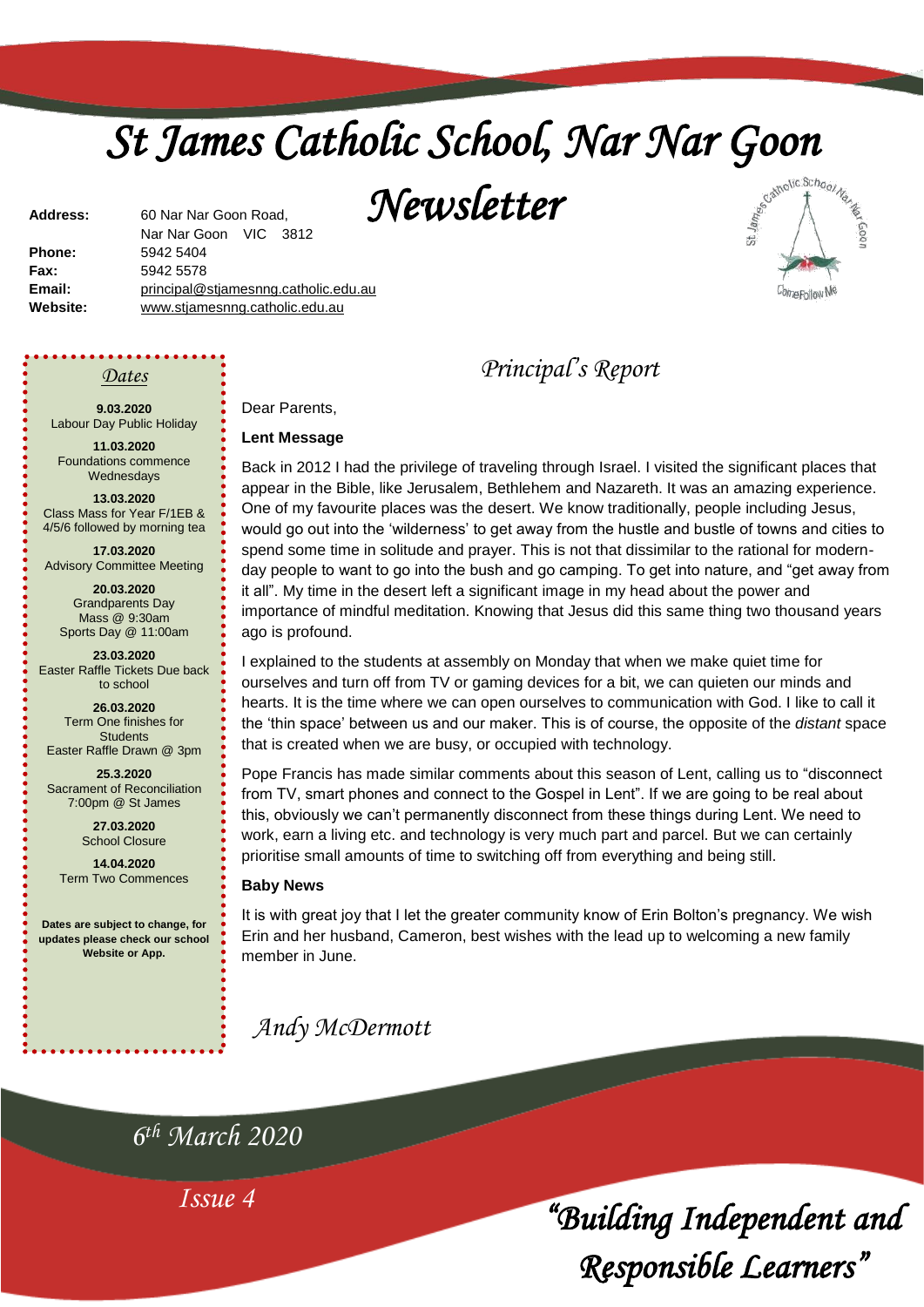# **Principal's Report Continued**

#### **Lockdown**

We have received many messages of gratitude from parents over the last 24 hours regarding our lockdown procedure. It was much appreciated. I am also very happy to say that our families were mindful of not phoning in unnecessarily, and this allowed for a smoother flow of communication to the various systems and stakeholders. We managed to get a statement out to the families as soon as was deemed appropriate. In our efforts to remain safe during lockdown situations, it would be important to note that parents should not approach the school, but should remain in cars until students are released. Not every emergency is the same, but this should minimise risk in most cases. Let's remember also, to put this in perspective and know that this is not a regular occurrence (first one for St James in known history) and that school is a safe place. How we talk about this with our children is critical, as they form their view of the world through your words and actions.

# **Term One Fees**

Term One fees are due and payable by the 13th March if you haven't paid please attend to this as soon as possible.

If you are having financial difficulty, please contact Michelle in the office.

# **Last Day of Term One**

Last day for students is **Thursday 26th March 2020**. Students finish at 3.30pm.

# **Grandparents Day – Friday 20th March 2020**

Grandparents' Day at St James has become an annual, traditional event and will be held on **Friday 20th March** this year. It is a day where grandparents (or significant other) and parents are invited to visit St James school. It is a community day that brings together a diversity of people, ages and interests. It is a great opportunity for grandparents to share in the educational life of their grandchildren.

Mark this date in your diaries; an information flyer came home this week with schedule and provision of food request.

# **Monday Lunches 2020**

**Monday 9<sup>th</sup> March: Helper** 

Labour Day Public Holiday – No Lunches

**Monday 16th March: Helper Chicken Nuggets and Chips** – 5 nuggets with chips

OR

Belinda Rongoni

Kayla Jongen

**Steamed Dim Sims –** 4 steamed dim sims with soy sauce

**Orders need to be submitted to CDF Pay by 8:55am on Monday or they will not be accepted**

# **St James Prayer**

Lord our Guiding Light, Let us follow in the footsteps of St James with shell in hand May the Spirit guide us to show love, peace and forgiveness Come follow me Help us to strive to do our best in all the learning we do We pray for wisdom with God's creation to care for all living things Come follow me Help us to be a friend, like St James was to Jesus Bless our families, friends and community Guide our community to nurture and grow in faith

> Come follow me Amen

**Advisory Committee** 

Committee members for 2020 are:

. . . . . . . . . . . . . . .

**Executive Officials:**

Andrew McDermott and Fr Peter Kooloos

**Chairperson:** Gehan Dedigama

#### **Board Members:**

| Ryan Lawlor     |  |
|-----------------|--|
| Justine Langley |  |
| Steph Katta     |  |

Tory Parker (Secretary) Liz Cunningham

**Next Advisory Committee Meeting, 17th March 2020**

# **Parents and Friends**

Committee Members for 2020 are:

| Karen Lawlor<br>Secretary<br>Emma Spoard<br>Treasurer<br><b>Monday Lunches</b><br>Donna Reilly<br><b>Advisory Committee</b><br>Justine Langley<br>Representative | President | Meagan Rogers |
|------------------------------------------------------------------------------------------------------------------------------------------------------------------|-----------|---------------|
|                                                                                                                                                                  |           |               |
|                                                                                                                                                                  |           |               |
|                                                                                                                                                                  |           |               |
|                                                                                                                                                                  |           |               |

#### **Student Absences**

To avoid students having UNEXPLAINED ABSENCES, Parents/Guardians are reminded to inform the School by 9.30am via Email –

**office@stjamesnng.catholic.edu.au** OR Phone – 5942 5404.

Please provide the student's name, date and reason for absence.

# **Late Arrivals / Early Departures**

2 office and fill in the Sign In / Sign Out Register. Office If you are dropping your child off late (after the bell has gone) or collecting him/her early you must visit the staff will take your child through to their class at an appropriate time to ensure minimal disruption is made to the classrooms.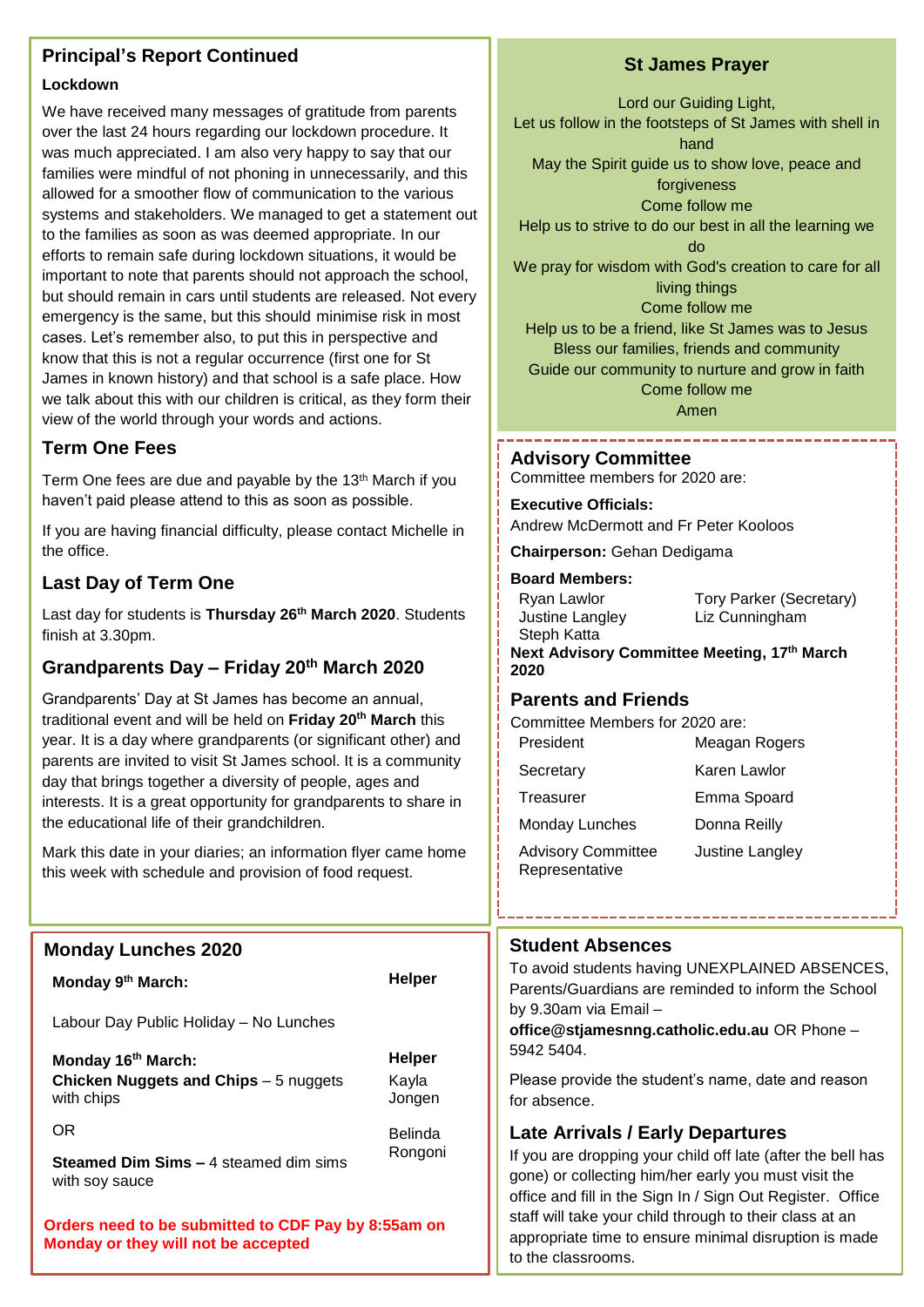# **Assembly Awards**

# **Monday 24th February**

**Foundation/One KH**

Luca – displaying excellent listening skills and asking relevant questions

Betty – displaying excellent listening skills and asking relevant questions

#### **Foundation/One EB**

Raiden – challenging yourself to add more detail to your writing

Holly – for displaying excellent listening skills and asking relevant questions

#### **Year Two/Three GB**

Allie – for showing wonderful confidence and growth in reading

Hugo – for showing high levels of comprehension in reading **Year Two/Three JK**

Joel – his great ideas when working on a persuasive piece of writing about zoos

Ben – giving great reasons and examples in his persuasive writing about zoos

# **Monday 2<sup>nd</sup> March**

#### **Foundation/One KH**

Amelia – great job adding detail to her writing Felicity – displaying

## **Foundation/One EB**

Eve – working really hard in your writing Billy – displaying excellent listening skills and asking relevant questions

#### **Year Two/Three GB**

Indigo – for being a respectful and encouraging classmate Chloe L – for incredible dedication to her work in Mathletics

#### **Year Two/Three JK**

Jasmine – consistently putting 100% effort into the presentation of her work

Ruby P – fantastic work in planning and organising ideas prior to writing

# **P & F News**

Welcome back to 2020! We hope everyone is settling in well at school. Last year Parents and Friends were well supported by the St James school community in raising funds for our school. The recent purchase of new goal post protectors, some much needed sports equipment and school books have been a welcome addition. Another purchase has been some outdoor picnic tables that will be placed up near the football oval and playground.

This week Parents and Friends have sent home a note with regards to the Easter Raffle. Please drop your donations into the office. If you require extra tickets, please see the office.

Grandparents Day/Sports Day is fast approaching. We have sent out a note this week with catering requirements. If there are any queries please don't hesitate to contact us, we will be looking for some help on Grandparents Day also.

We have had our first meeting this afternoon, however if you are interested to come along you are more than welcome, kids are welcome too.

# **2020 Sacrament Program**

Sacrament of Reconciliation Wednesday 25<sup>th</sup> March 7:00pm @ St James

#### **Confirmation:**

Commitment Mass – Saturday 18th April 6:00pm @ St James Sacrament Mass – Thursday 14<sup>th</sup> May 7:00pm  $@$  St Johns

#### **Eucharist:**

Commitment Mass - Saturday  $18<sup>th</sup>$  July 6:00pm @ St James

Sacrament of Eucharist – Sunday  $8<sup>th</sup>$  August 6:00pm  $@$ St James

# **Mathletics**

Once again in 2020, students at St James have access to Mathletics. Mathletics is an online platform which allows students to complete curriculum linked tasks or play mental computation games against themselves or others from the school or world-wide Mathletics community. The Mathletics platform engaging and educational while providing an aspect of challenge and competitiveness to students.

Last week saw the Year 4/5/6 class finish 1st in Australia, a wonderful achievement. 2/3GB were not far behind, finishing 12th in Australia. Once again this week, students have taken up the challenge. It is important to note that 2/3GB has this week taken their rightful place ahead of the 4/5/6 class. Keep it up 2/3's, show the 4/5/6's what you are made of!

| <b>MATHLETICS HALL OF FAME</b> |                                                                                                                                         |                       |                                                                                   | <b>MATHLETICS HALL OF FAME</b>     |                       |                    |                                                                                   |
|--------------------------------|-----------------------------------------------------------------------------------------------------------------------------------------|-----------------------|-----------------------------------------------------------------------------------|------------------------------------|-----------------------|--------------------|-----------------------------------------------------------------------------------|
| 驹<br><b>CLASSES</b>            | ₹<br><b>STUDENTS</b>                                                                                                                    |                       | <b>Australia's Top 50 Classes</b><br>Time remaining 04 days<br>M Previous Current | <mark>ag.</mark><br><b>CLASSES</b> | 污<br><b>STUDENTS</b>  |                    | <b>Australia's Top 50 Classes</b><br>Time remaining 04 days<br>M Previous Current |
| Position                       | Country                                                                                                                                 | Name                  | School                                                                            | Position                           | Country               | Name               | School                                                                            |
|                                | en en de la posterior.<br>Castella de la construcción de la construcción de la construcción de la construcción de la construcción de la | Dodds: Year 6         | Ashmore State School, QLD, Australia                                              |                                    | $\bullet$ . $\bullet$ | wurruy, reur o     | FINDITFITING YOUNG, YIG, AUSTURO                                                  |
| $\overline{2}$                 | 带带                                                                                                                                      | Malloy: Year 6        | Christian Brothers' School - Junior Campus, NSW, Aus                              |                                    | स्थल                  | Duncombe: Year 2   | Cooyar State School, QLD, Australia                                               |
|                                | 高的                                                                                                                                      | Kenny: Year 5         | Aspect South East Sydney School- Kirrawee Campus,                                 | 12                                 | File                  | Mr Vermeer: Year 4 | St James Catholic Primary School, VIC, Australia                                  |
|                                | 部                                                                                                                                       | Mr Balzary: Year 3    | St James Catholic Primary School, VIC, Australia                                  |                                    | 開花                    | Becker: Year 10    | Bulleen Heights School, VIC, Australia                                            |
|                                | a.                                                                                                                                      | Mr. Stenfors : Year 3 | Piara Waters Primary School, WA, Australia                                        |                                    | 壽                     | Durante: Year 2    | Greythorn Primary School, VIC, Australia                                          |
|                                | 带                                                                                                                                       |                       | Mrs Westhead: Year 5 Timbarra P-9 School, VIC, Australia                          |                                    | 带                     | Morrison: Year 4   | REDLANDS, NSW. Australia                                                          |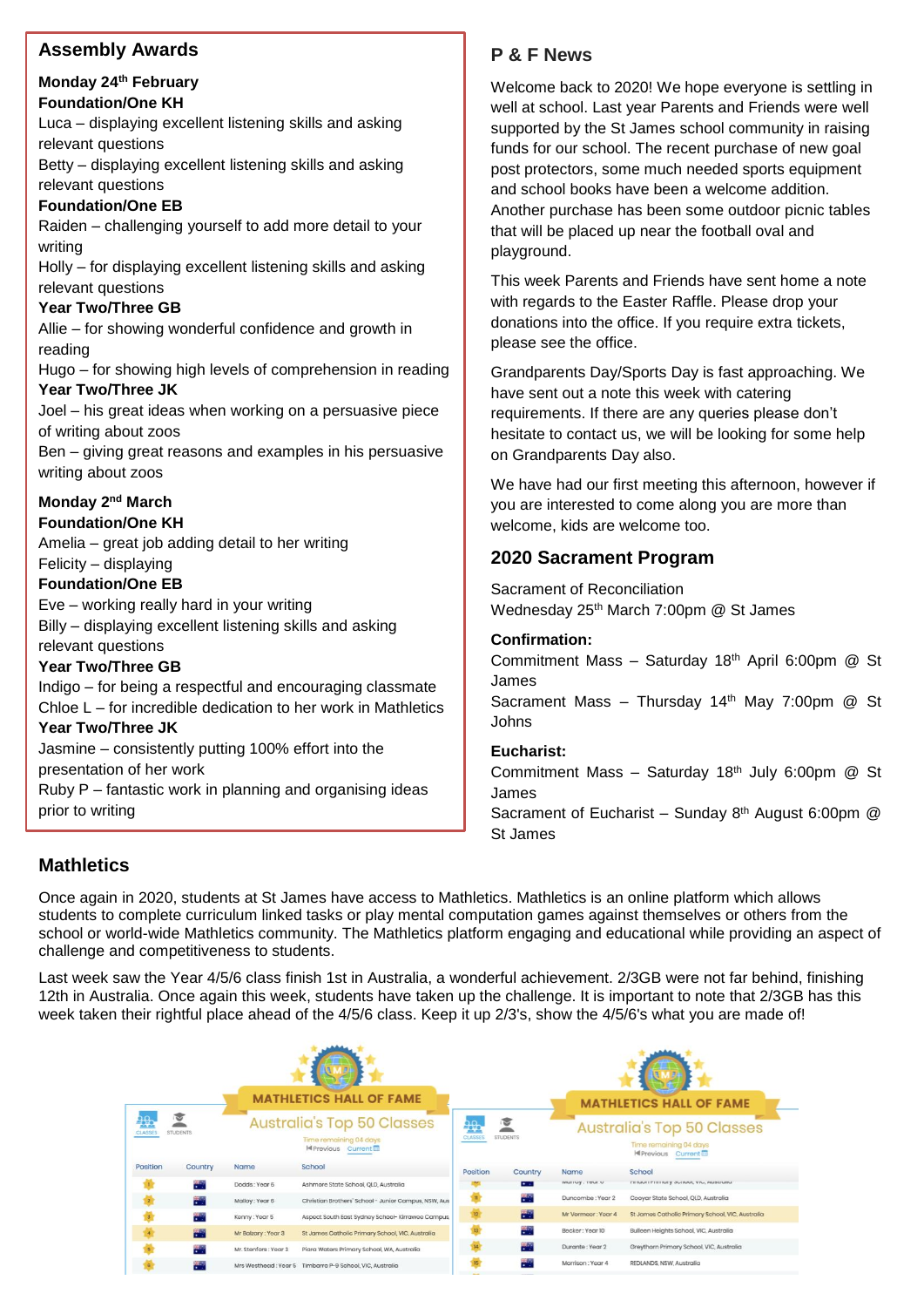# **Foundation/One News**

Foundation and Grade 1 students have been working really hard over the last couple of weeks.

- I love doing 5 star writing. -Georgie
- I like learning how to write. -Jackson
- I like completing the Shrove Tuesday word search. Luca
- I like making new friends. Harvey
- I like doing 5 star writing. Felicity
- I like cutting and reading. Jack
- I have enjoyed learning new sounds. Harper
- I like completing the Shrove Tuesday. Amelia
- I have enjoyed doing 5 star writing. Arthur
- I like doing a word search. Betty
- I like drawing about my weekend. Jasmine
- I enjoyed our class mass and morning -Felicity
- I like 5 star writing. -Maggie
- I have enjoyed learning to cut. -Scarlett
- I like doing our 5 star writing. -Travis
- I have enjoyed reading. Billy
- I have enjoyed learning to read. -Finn
- I have enjoyed using MAB pictures to create numbers. -Bailee
- I like writing about the robot kicking the apple. -Jaxon
- I have enjoyed doing 5 star writing. Eve
- I have enjoyed doing 5 star writing and word work. Holly
- I like recount writing and using MAB pictures to create numbers. Sophie
- I like doing 5 star writing. -Lachlan

# **Two/Three GB News**

In 2/3GB we have been learning about shapes. We are finding out how many faces, edges and vertices there are for each 3D shape. - Imelda

We have been working on learning about Baptism and the symbols of Baptism. We are doing this because it is the sacrament before Reconciliation which the Year 3's will be celebrating soon. - Chloe L

In writing we have been creating persuasive texts. We have to have three reasons to convince the reader of what we are writing about. We had to decide whether all people should learn to cook. - Jack

In reading we have been looking at main idea of the text. We had to find the main idea of the book but we also had to find the main idea of a page or a paragraph. - Tom

In sport we have been practising for athletics. Some year 3's might be chosen to go in the athletics team this year. We have also been working with hula hoops, skipping and mini basketballs. - Hugo

In art we have started creating t-shirts that tell people about our favourite colours and places. - Eddie

We have been learning about our school expectations. They are respectful, responsible and safe. We have been learning about what that looks like when you're doing those things. We acted them out. The funniest one was when Indigo said her favourite team was the swans (Mr B made her!) - Chloe K

On Wednesday, Thursday and Friday, the Year 4/5/6 students are on camp. We are the leaders of the school and we have been doing the jobs. - Harry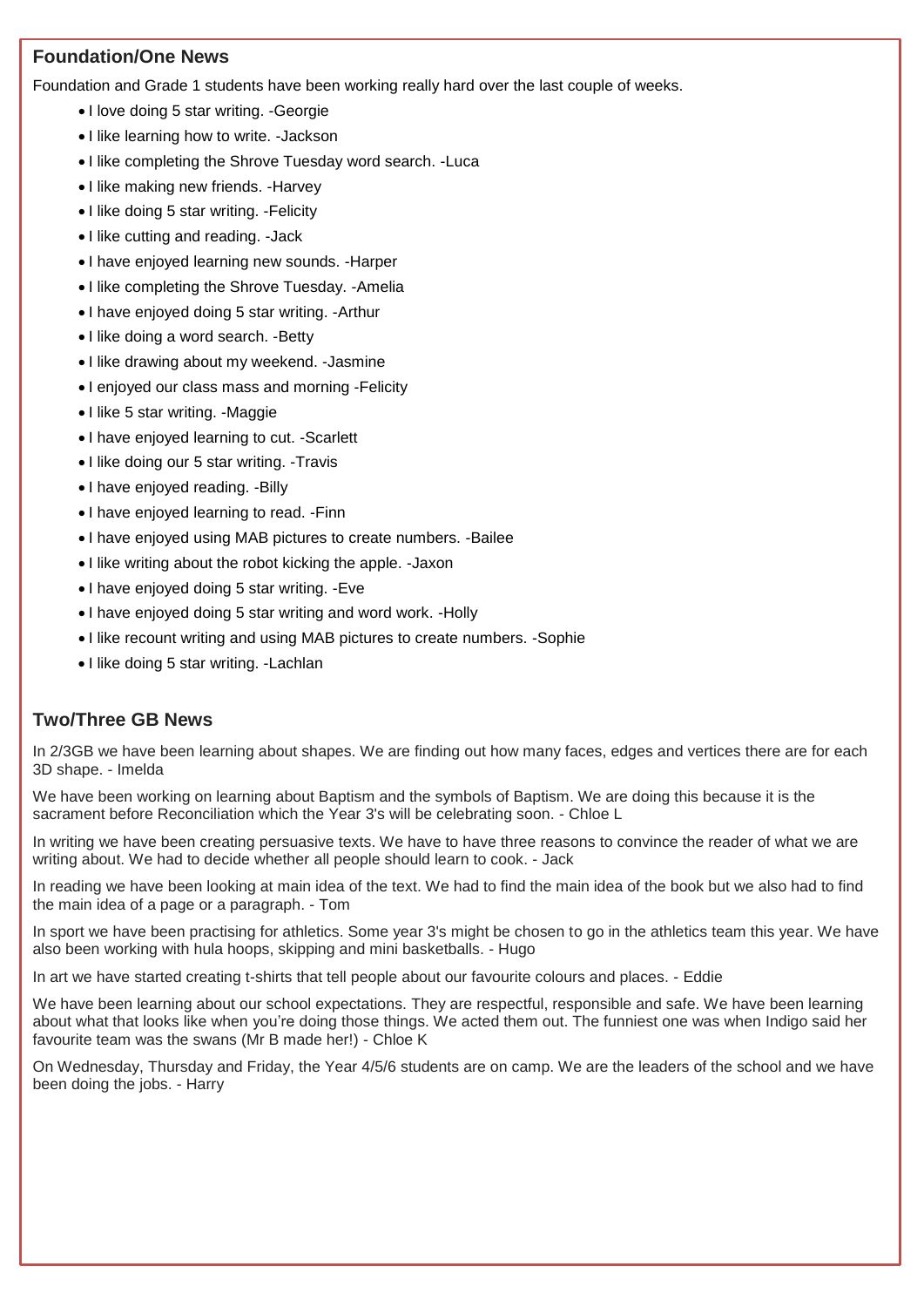# **Two/Three JK News**

Zali – Yesterday we split up into groups and we did lots of different things like make bear puppets and go on a bear hunt. We had hot chips for lunch and then we watched "Toy Story" in Miss Hodgens' room. I had lots of fun!

Gracie – For Teddy Bears picnic yesterday we came to school in our pyjamas and brought our favourite teddy. We did activities about teddy bears, had a big morning tea with our teddies. My favourite thing was wearing my pyjamas to school.

Josh – I loved making teddy bear puppets and doing teddy bear art. My favourite food was the gummy bears. It was fun watching the movie with everyone.

### **Four/Five/Six News**

On 24th of February, Tayla, William and Julie Kennedy went to St Francis Xavier Beaconsfield for a liturgy with Bishop Patrick and students from other schools. At the start of the liturgy Tayla and William brought up the St James banner.

After that, there was a wonderful presentation by St Francis Xavier talking about how we can work together to make a difference. The liturgy was themed around Shrove Tuesday and Caritas Australia's, Project Compassion. At the end of the liturgy, Tayla and William collected a package of many things for the school such as a Caritas candle and a Caritas notebook. Overall, it was a fascinating experience and one that has taught us a lot about Caritas Australia's Project Compassion.

# **Gardening Club**

This season we have planted corn, tomatoes, lettuce, rosemary, sage, thyme and zucchini. We have had to water the plants and keep the soil wet so they can grow. We looked after the vegetables really well and now we have been able to pick some of the produce.

We grew lots of corn. We picked it and some of us got to take it home to cook and eat. Some of the corn went to the school canteen and was made into chicken and corn soup for the care group food. When we picked zucchini we gave some to Donna. Donna made it into zucchini slices for Monday lunches. The leftover zucchini slice has also gone to the care group freezer. We have been getting like a hundred tomatoes a week. What have we been doing with it? We have been eating them of course! There are way too many for us to eat ourselves so we gave the tomatoes to Donna. Donna made tomato sauce out of the tomatoes and it became the tomato base for the lasagne and pizza that we have had for our Monday lunches. The tomato base also used some parsley, sage and thyme from the garden. It has been great to be able to pick the food and use it for meals that we are eating here at school.

It is nearly time to pull out the last of the veggies and then we will grow our winter veggies.

By Amayah and Indigo